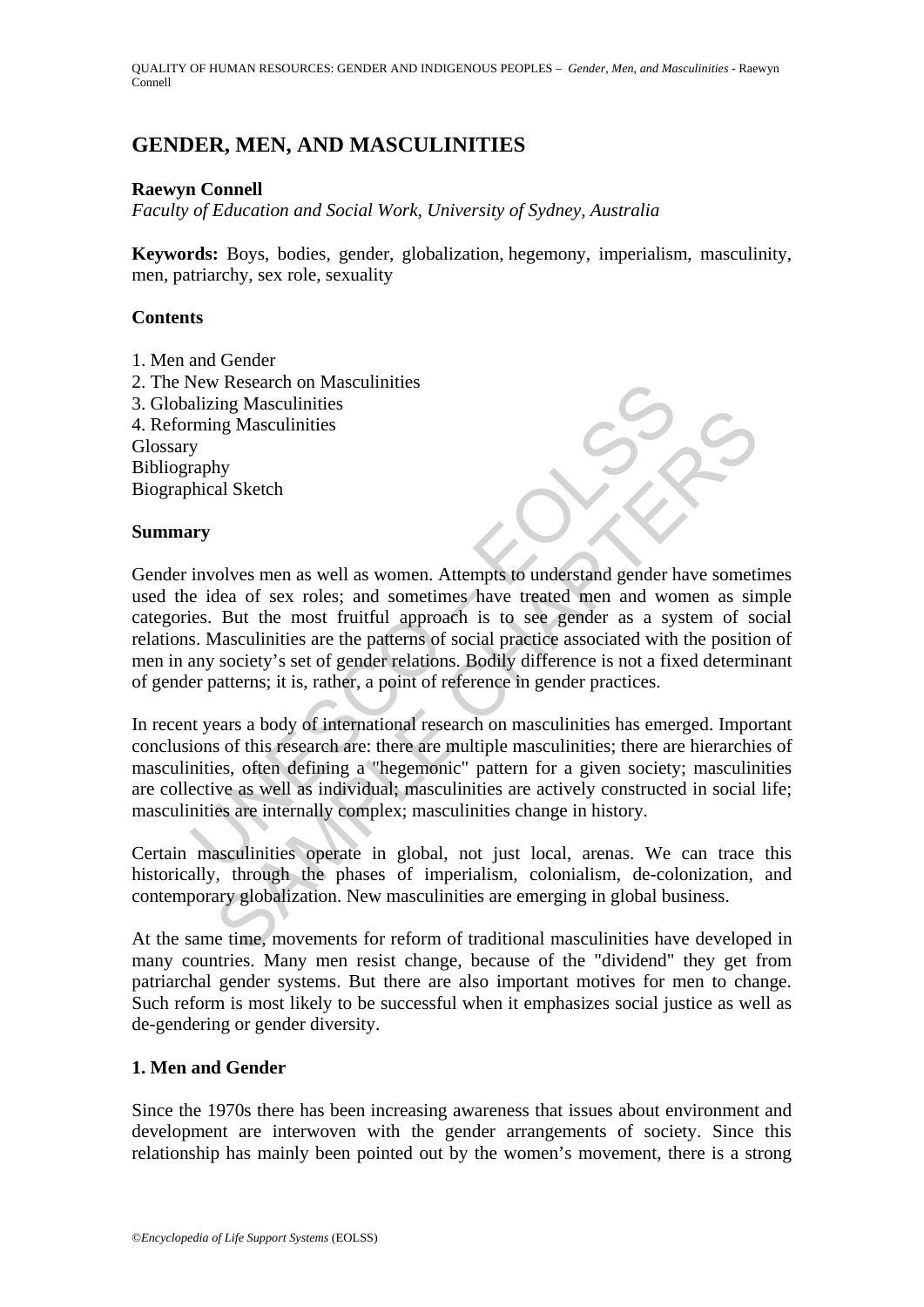tendency in many discussions to assume that "gender" issues are issues about women. Any report with a title like "Gender and Development" is likely to be really about women and development. Most politicians, bureaucrats and journalists assume that men are the norm, and that "gender" is about the way women differ from this norm. Thus gender issues often in practice drift into questions about the special needs of women.

Ironically, feminist thought has sometimes reinforced this drift, because feminist research has, by and large, focused on the lives of women. There have been good reasons for this, given the historic exclusion of women's experience from patriarchal culture.

The multimular and the multimular and the multimular condents.<br>The internal relational contents in a difference. And a shape of the must always be two terms in a difference. Gend<br>ships of desire and power, and these must b But gender is inherently relational. Even if our understanding of gender is no more than "sex differences," there must always be two terms in a difference. And a closer look at gender shows much more complex patterns than simple difference. Gender is also about relationships of desire and power, and these must be examined from both sides. In understanding gender inequalities it is essential to research the more privileged group as well as the less privileged.

This requires more than simply an examination of men as a statistical category (though it is useful to do that). We must examine men's gender practices, and the ways the gender order defines, positions, empowers, and constrains men.

ws much more complex patterns than simple difference. Gender is also also so of desire and power, and these must be examined from both sides ing gender inequalities it is essential to research the more privileged groudes p The gender position that society constructs for men may not correspond exactly with what men actually are, or desire to be, or what they actually do. It is therefore necessary to study masculinity as well as men. By "masculinity" I mean the pattern or configuration of social practices linked to the position of men in the gender order, and socially distinguished from practices linked to the position of women.

Masculinity, understood as a configuration of practice in everyday life, is substantially a social construction. Masculinity refers to male bodies (sometimes symbolically and indirectly), but is not determined by male biology. (It is, thus, perfectly logical to talk about "masculine" women, when women behave or present themselves in a way their society regards as distinctive of men.)

To understand masculinity, we must start by understanding the gender system, in which masculinities are defined. The two most popular ways of thinking about gender are in terms of (a) "sex roles"; and (b) sex categories. A less popular but more scientifically adequate approach has also been developed, which focuses on (c) gender relations. These approaches yield different views of masculinity, which I will now briefly examine.

a. "Role theory" is a theory of society based on the power of custom and social conformity. People learn their roles, in the course of growing up, and then perform them under social pressure. "Sex role" theory explains gender patterns by appealing to the social customs that define proper behavior for women and for men.

Applied to men, "sex role" theory emphasizes the way expectations about proper masculine behavior are conveyed to boys as they grow up, by parents, schools, mass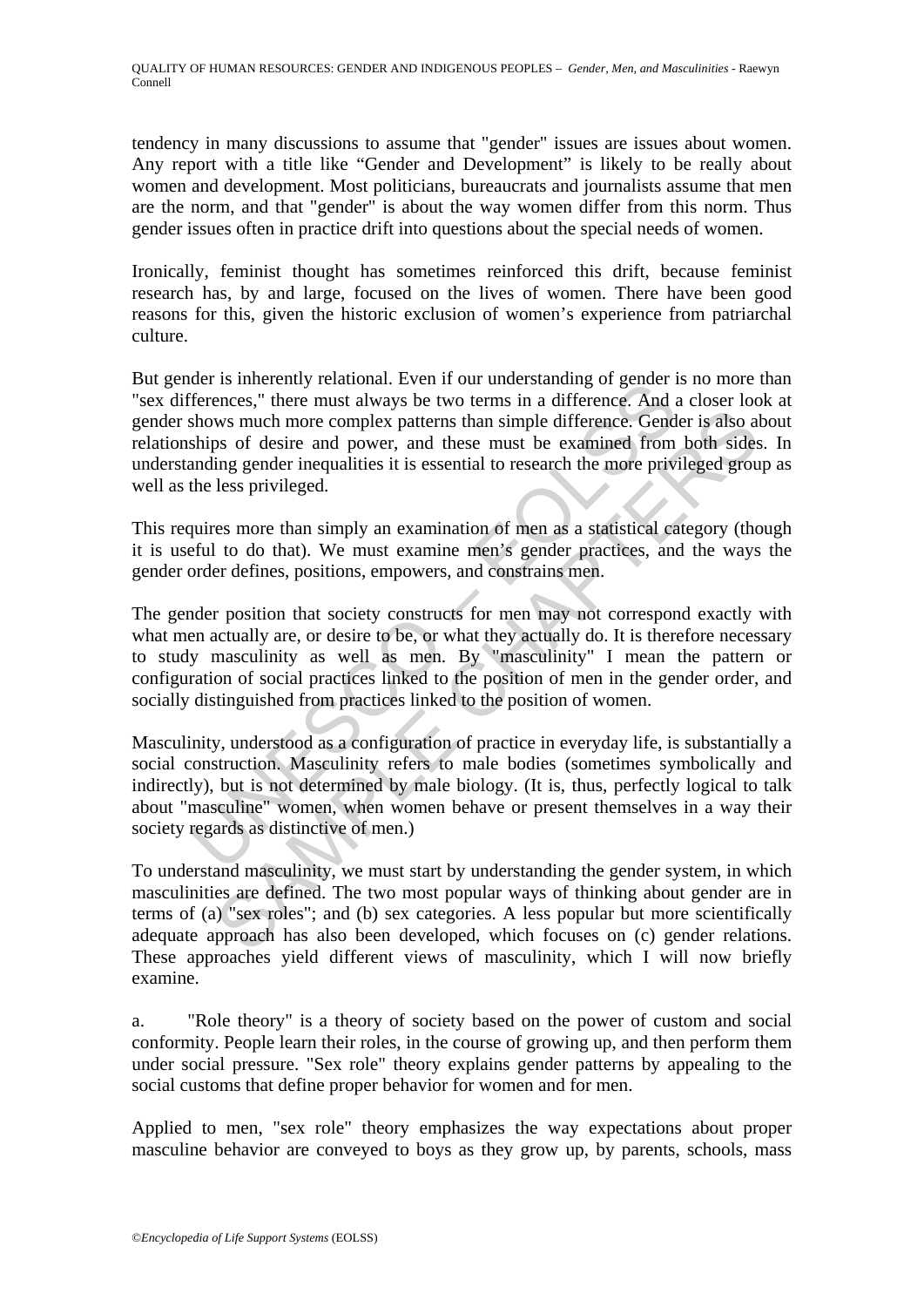media, and peer groups. This theory emphasizes the "role models" provided by sportsmen, military heroes, etc; and the social sanctions (from mild disapproval to violence) that are applied to boys and men who do not live up to the role norms.

This is a plausible approach to some issues about masculinity. But "sex role" theory has serious intellectual weaknesses. It gives no grasp on issues of power, violence, or material inequality. It misses the complexities within femininity and masculinity, and it offers very limited strategies of change. Even in a field like education, it offers no protection against the backlash now emerging against gender equality; and gives little understanding of the diversity of desires and responses among boys in schools.

b. The second model of gender, which I call "categorical theory," treats women and men as pre-formed categories. This approach often appeals, explicitly or implicitly, to the biological difference of the sexes as the catchall explanation of social behavior.

In categorical thinking about gender, the focus is on some relation between the categories, which is external to their constitution as categories. This is, for instance, the logical structure underlying most discussion of Equal Employment Opportunity (based on statistics contrasting men's employment with women's employment). It is also found in much of the discussion of sexual harassment and gender violence.

Compared with "sex role" theory, this approach more readily addresses issues of power. But categorical theory too has difficulty grasping any of the complexities of gender, such as gendered violence within either of the two main categories, men and women (e.g. violence by straight men against gay men).

The second model of gender, which can categorical meony, the second difference of the sexes as the catchall explanation of social<br>gorical difference of the sexes as the catchall explanation of social<br>gorical difference of cal difference of the sexes as the catchall explanation of social behavior.<br>Cal difference of the sexes as the catchall explanation of social behavior.<br>Cal thinking about gender, the focus is on some relation between<br>which The categorical approach leaves little space for the interplay of gender with class and race, and misses such issues as the importance of unionism for working-class women, or community organizing for indigenous women. It readily leads to ethnocentric generalizations about women and men, which miss the importance of the global structures of exploitation and under-development.

c. These problems have led a number of theorists towards a third approach, focussed on "gender relations". This approach emphasizes that gender issues always concern a structure of social relations. I consider that this approach is the only scientifically adequate basis for an understanding of men and masculinity, so will outline some key points of its model of gender.

Gender is a way in which social practice is ordered. In gender processes, the everyday conduct of life is organized in relation to a reproductive arena, defined by the bodily structures and processes of human reproduction. This arena includes sexual arousal and intercourse; childbirth and infant- care; bodily sex difference, and similarity.

I call this a "reproductive arena" rather than a "biological basis" because biology does not determine what happens. Rather, bodies are participants in a historical process; they are both agents and objects of practice. For instance, when a teenage girl learns to use cosmetics to make herself heterosexually attractive, or a teenage boy works out in a gym to develop a masculine physique, bodily pleasures are involved, and the learning is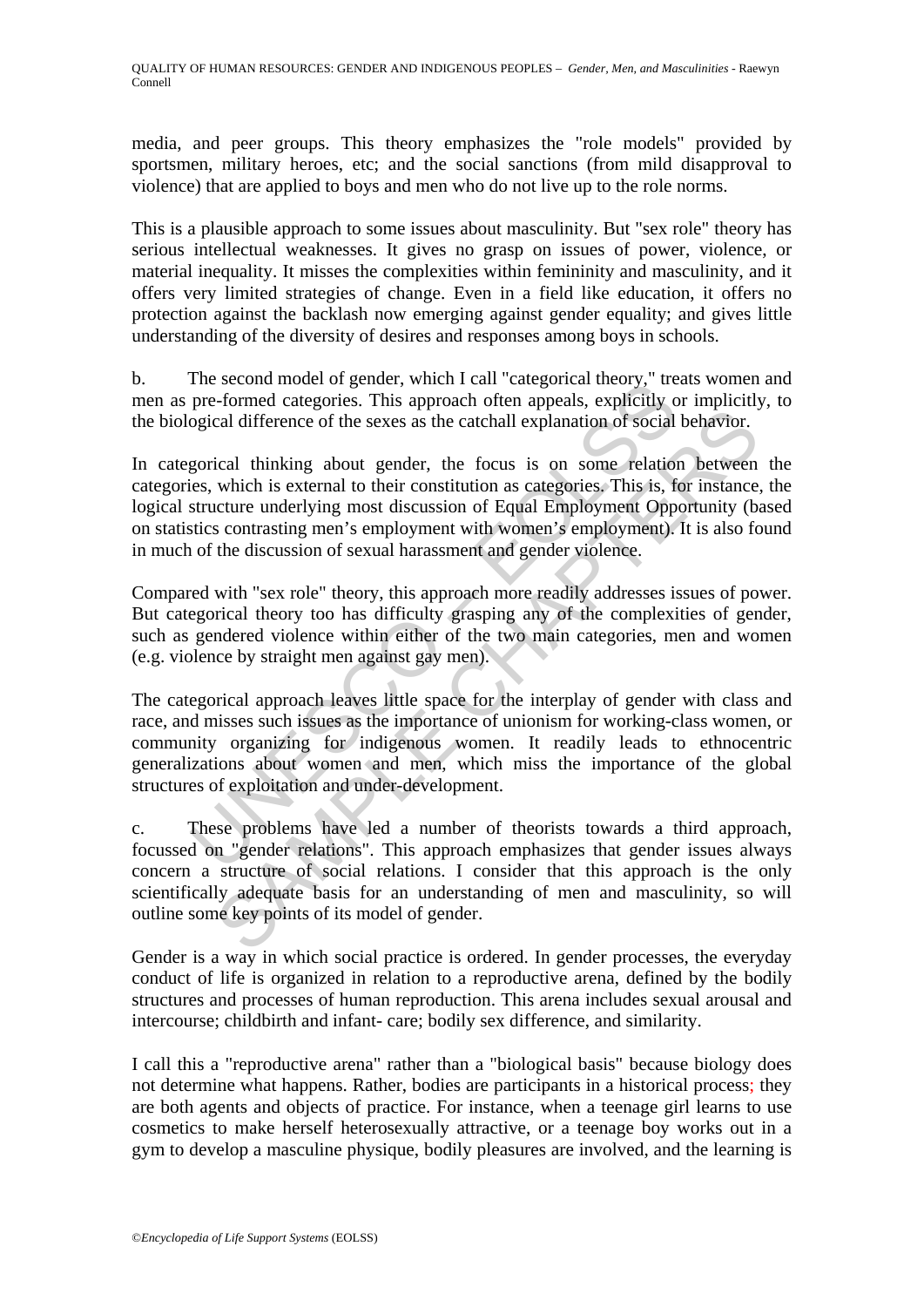a very active process; but the learning is at the same time shaped by social symbolism and the social division of labor.

Such body-reflexive practices are not internal to the individual. They involve social relations and shared symbolism; they may well involve large-scale social institutions. Within this historical process, particular versions of femininity and masculinity are materialized as meaningful bodies, and embodied meanings. Through body-reflexive practices, more than individual lives are formed: a social world is formed.

the is a social antagement, wind unter unit of the correlation of the conduction<br>different forms. Biological reproduction does not cause, or e<br>for, gender as practice. Lesbian and gay sexualities, for instance<br>s quite as m or expectively as method and gay sexualities, for instance, are gend<br>uite as much as heterosexuality is, since they are sexualities organized<br>uite as much as heterosexuality is, since they are sexualities organized<br>to fema The broad division of human bodies into male and female (plus a few other minor groups) is constantly a point of reference in gender divisions; but it is vital to recognize that gender is a social arrangement, which under different historical circumstances takes vastly different forms. Biological reproduction does not cause, or even provide a template for, gender as practice. Lesbian and gay sexualities, for instance, are gendered practices quite as much as heterosexuality is, since they are sexualities organized with reference to female bodies (and male bodies, respectively) as partners. Gender differentiations occur, which have not the slightest logical connection with reproduction for instance the crude gender coding in computer games.

Social practice is creative and inventive, but not inchoate. As social beings, we act in response to particular situations, within definite structures of social relations. Gender relations, the relations among people and groups organized through the reproductive arena, form one of the major structures of all documented societies.

Practice that relates to this structure, generated as people and groups grapple with their historical situations, does not consist of isolated acts. Actions are configured in larger units, and when we speak of "masculinity" and "femininity" we are naming configurations of gender practice.

"Configuration" is perhaps too static a term. The important thing is the process of configuring practice. Masculinities and femininities are best understood as gender projects, dynamic arrangements of social practice through time, in which we make ourselves and are made as particular kinds of human beings.

We find this gender shaping of practice at every level of social reality. There is no separate sphere in which gender exists, isolated from other kinds of social relations. Gender is an aspect of all social situations (though in some it is more prominent than in others).

Gender configurations are very clearly seen in the individual life course, the basis of the common-sense notions of masculinity and femininity. The configuration of practice here is what psychologists have traditionally called "personality" or "character". Psychoanalytic discussions of gender focus almost exclusively on this site.

This focus can, however, exaggerate the coherence of practice. Post-structuralist critics have emphasized that gender identities are not fixed, because multiple discourses intersect in any individual life. Their argument highlights another site, that of discourse, ideology or culture. Here gender takes the form of symbolic practices, made familiar by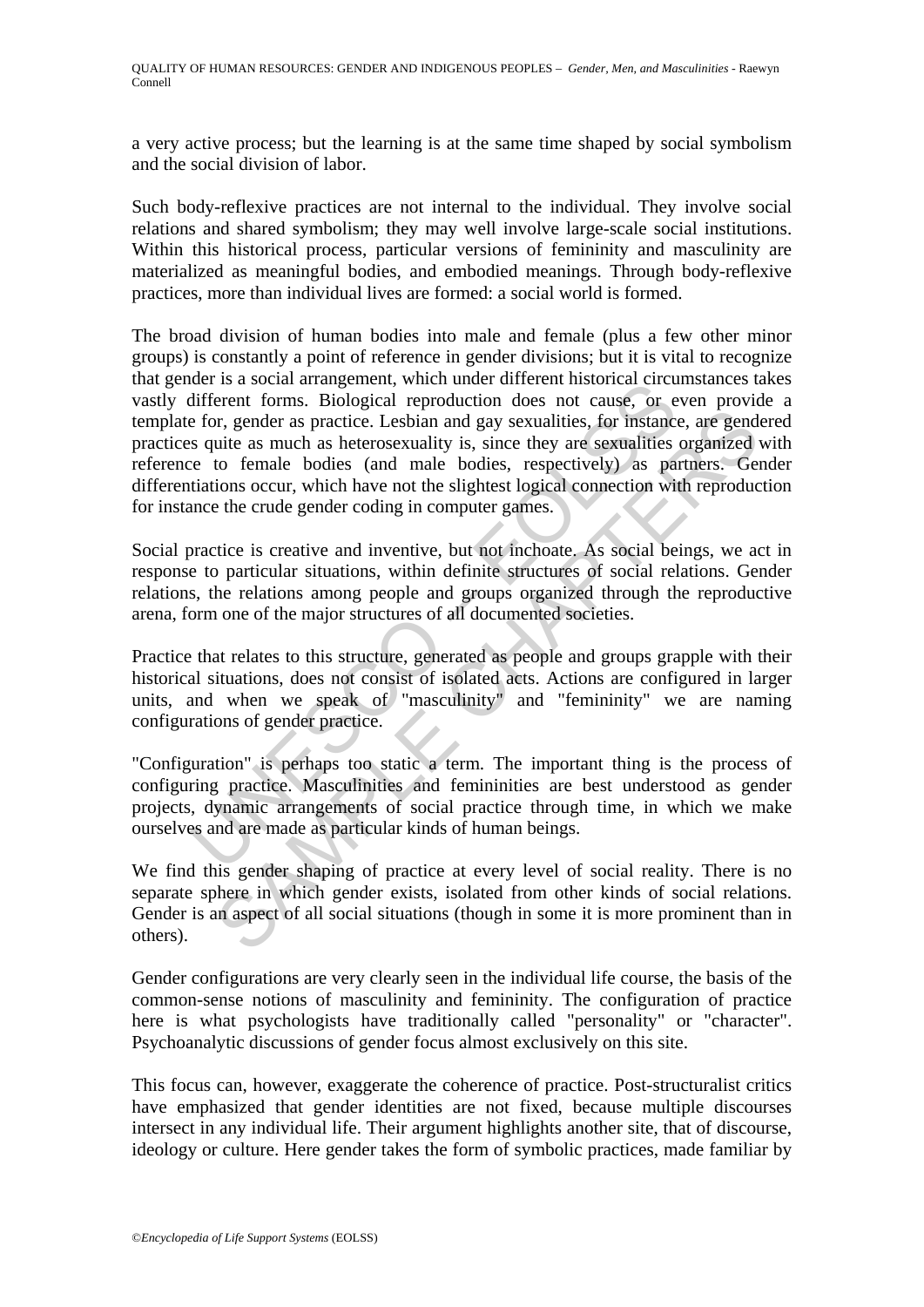feminist critiques of sexist language, sexist images of women in mass media, and in school textbooks, etc. A similar critique of patriarchal images of masculinity has now emerged.

Social science has increasingly recognized a third site of the gender configuration of practice: institutions such as the state, the workplace and the school.

Educational institutions, for instance, are gendered in several ways. Male staff predominate in higher education and in school administration; women staff predominate in kindergarten and elementary teaching. The curriculum tends to divide into "masculine" subjects (physics, mathematics, and technology) and "feminine" subjects (languages, human relations), and some parts of it (technical education for instance) virtually segregate youth on gender lines. Educational authority is masculinized, and so are parts of the non-academic curriculum, such as competitive team sports. Gender relations among the children are a constant preoccupation of peer group life, ranging from terms of casual playground abuse to elaborate dating rituals. These relations are constantly re-negotiated in the changing arenas provided by the school.

The pattern that all these relations take within an institution (such as a school or a corporation) may be called its "gender regime". The pattern of gender regimes, together with the gender pattern in culture and personal life, may be called the "gender order" of a society. It is implicit in these concepts that gender regimes and gender orders are historical products, and subject to change in history.

gest, inuinal relations), and some parts of it (tellman education<br>is egregate youth on gender lines. Educational authority is mascurator<br>s of the non-academic curriculum, such as competitive team<br>s among the children are a Sometimes the interval manufacture of the non-academic curriculum, such as competitive team sports. Get<br>mong the children are a constant preoccupation of peer group life, ranged for casual playground abuse to elaborate dat It follows that gender is connected with the most important historical change in modern world history, the process of colonial expansion, conquest, resistance, and also neocolonialism and postcolonial globalization. It is increasingly recognized that these are crucial contexts for the making of masculinities, both in the colonizing powers and among the colonized. Recent research on southern Africa, for instance, has provided a very clear demonstration of the importance of colonialism and post-colonial struggles in shaping gender relations and masculinities.



TO ACCESS ALL THE **16 PAGES** OF THIS CHAPTER, Visi[t: http://www.eolss.net/Eolss-sampleAllChapter.aspx](https://www.eolss.net/ebooklib/sc_cart.aspx?File=E1-17-02-01)

### **Bibliography**

Breines I., Connell R., and Eide I. (eds.) (2000). *Male Roles, Masculinities and Violence*. Paris: UNESCO. [Studies, mostly from Europe, of the construction of masculinities and their relevance to violence and peacekeeping.]